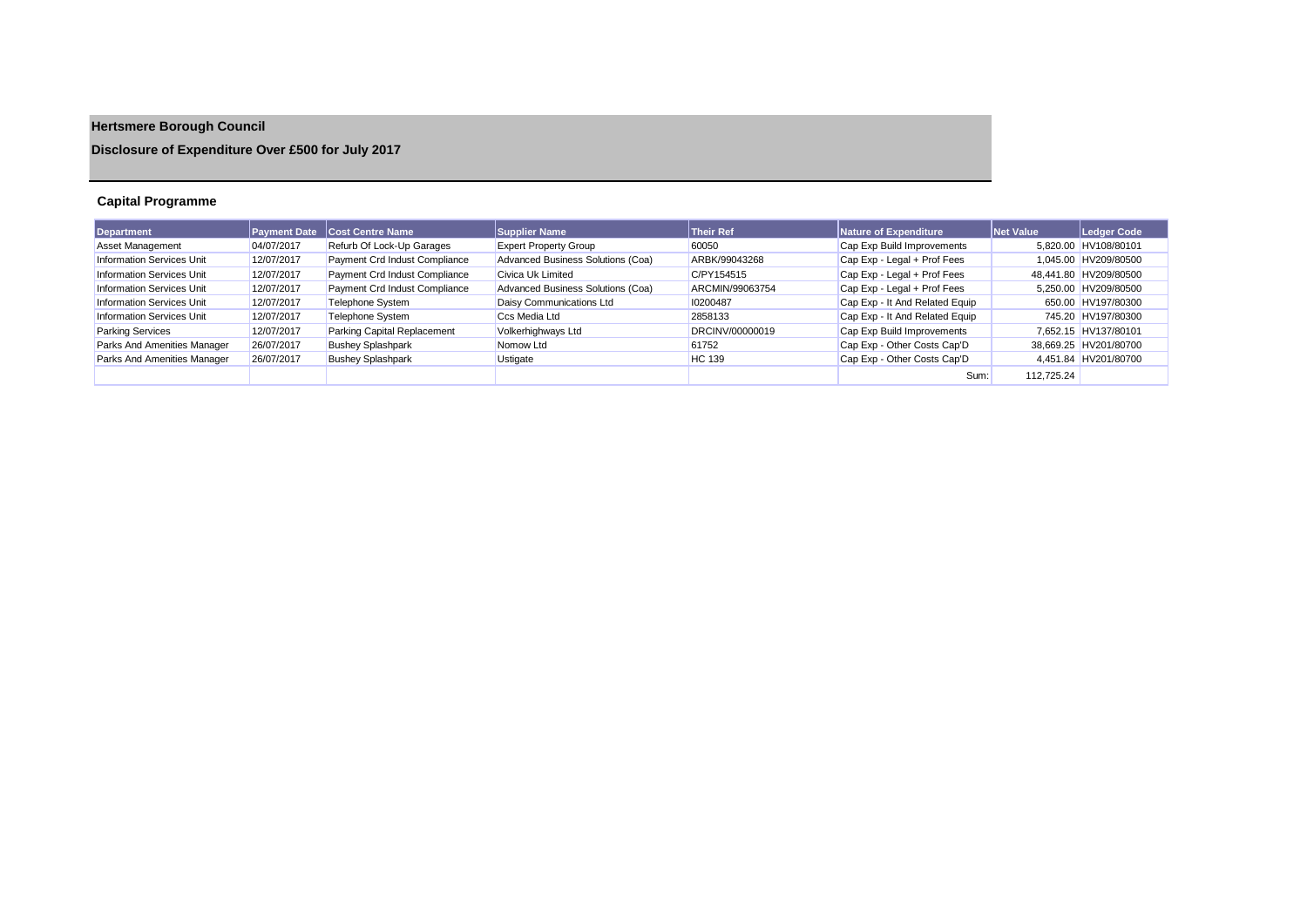# **Hertsmere Borough Council**

# **Disclosure of Expenditure Over £500 for July 2017**

### **Revenue**

| <b>Department</b>          | <b>Payment Date</b> | <b>Cost Centre Name</b>          | <b>Supplier Name</b>                        | <b>Their Ref</b> | <b>Nature of Expenditure</b>   | <b>Net Value</b> | <b>Ledger Code</b>    |
|----------------------------|---------------------|----------------------------------|---------------------------------------------|------------------|--------------------------------|------------------|-----------------------|
| Asset Management           | 04/07/2017          | Asset Management                 | Macdonald & Company                         | 74687            | Salaries - Agency              |                  | 2,018.52 HB270/01004  |
| Asset Management           | 04/07/2017          | <b>Civic Offices</b>             | <b>Cleantec Services Ltd</b>                | 42784            | <b>Contract Cleaning</b>       |                  | 6,203.15 HN700/02603  |
| Asset Management           | 04/07/2017          | Properties Let To Housing        | <b>Scottish Power Group</b>                 | 16041893267/1    | Electricity                    |                  | 584.42 HK158/02102    |
| Asset Management           | 04/07/2017          | <b>Commercial Properties</b>     | Elite Door & Window Operating Equipment Ltd | 59370            | <b>Building Repairs</b>        |                  | 700.00 HG521/02001    |
| Asset Management           | 04/07/2017          | <b>Civic Offices</b>             | Darwin Security Limited                     | 6151             | <b>Building Repairs</b>        |                  | 787.50 HN700/02001    |
| Asset Management           | 04/07/2017          | <b>Asset Management</b>          | Hays Specialist Recruitment Limited         | 1007681299       | Salaries - Agency              |                  | 1,769.42 HB270/01004  |
| <b>Asset Management</b>    | 04/07/2017          | <b>Asset Management</b>          | The Oyster Partnership Ltd                  | 1017756          | Salaries - Agency              |                  | 3,675.00 HB270/01004  |
| Asset Management           | 04/07/2017          | <b>Civic Offices</b>             | Lh Plc                                      | IL017616         | <b>Building Repairs</b>        |                  | 771.15 HN700/02001    |
| Asset Management           | 06/07/2017          | Asset Management                 | Mukhtiar Singh Barrister                    | 147508           | Legal Fees - External          |                  | 750.00 HB270/04415    |
| <b>Asset Management</b>    | 11/07/2017          | Asset Management                 | Macdonald & Company                         | 74807            | Salaries - Agency              |                  | 1,990.38 HB270/01004  |
| Asset Management           | 11/07/2017          | Asset Management                 | The Oyster Partnership Ltd                  | 1018075          | Salaries - Agency              |                  | 2,246.75 HB270/01004  |
| Asset Management           | 11/07/2017          | <b>Asset Management</b>          | Hays Specialist Recruitment Limited         | 1007704712       | Salaries - Agency              |                  | 1,364.34 HB270/01004  |
| Asset Management           | 11/07/2017          | <b>Building Maintenance Prog</b> | Gva Grimley Ltd                             | 2105755          | <b>Building Repairs</b>        |                  | 2,354.17 HD201/02001  |
| Asset Management           | 12/07/2017          | <b>Wyllyotts Art Centre</b>      | Hertsmere Leisure                           | OP/I035085       | Electricity                    |                  | 2.324.76 HD100/02102  |
| Asset Management           | 12/07/2017          | <b>Furzefield Centre Pool</b>    | Hertsmere Leisure                           | OP/I035087       | Service Contracts              |                  | 2,324.67 HD202/02028  |
| Asset Management           | 12/07/2017          | <b>Civic Offices</b>             | <b>Eco Control Systems Limited</b>          | 7960             | <b>Building Repairs</b>        |                  | 500.00 HN700/02001    |
| Asset Management           | 18/07/2017          | <b>Asset Management</b>          | The Oyster Partnership Ltd                  | 1018445          | Salaries - Agency              |                  | 2.262.00 HB270/01004  |
| Asset Management           | 18/07/2017          | Asset Management                 | Imediat Limited                             | 123779           | Stationery + Office Supps      |                  | 628.50 HB270/04303    |
| Asset Management           | 18/07/2017          | Civic Offices                    | Npower Ltd                                  | LGU4JLZK         | Electricity                    |                  | 10,396.22 HN700/02102 |
| <b>Asset Management</b>    | 18/07/2017          | <b>Asset Management</b>          | Hays Specialist Recruitment Limited         | 1007726333       | Salaries - Agency              |                  | 1,265.56 HB270/01004  |
| <b>Asset Management</b>    | 18/07/2017          | <b>Civic Offices</b>             | Integrated Water Services Ltd               | CD200049290      | <b>Building Repairs</b>        |                  | 1.322.23 HN700/02001  |
| Asset Management           | 24/07/2017          | <b>Asset Management</b>          | The Oyster Partnership Ltd                  | 1016867          | Salaries - Agency              |                  | 2,190.35 HB270/01004  |
| Asset Management           | 26/07/2017          | Asset Management                 | Hays Specialist Recruitment Limited         | 1007741347       | Salaries - Agency              |                  | 989.12 HB270/01004    |
| Asset Management           | 24/07/2017          | <b>Asset Management</b>          | Hays Specialist Recruitment Limited         | 1007742459       | Salaries - Agency              |                  | 1,721.37 HB270/01004  |
| Asset Management           | 26/07/2017          | Asset Management                 | Hays Specialist Recruitment Limited         | 1007745820       | Salaries - Agency              |                  | 818.76 HB270/01004    |
| Asset Management           | 24/07/2017          | Properties Let To Housing        | <b>Expert Property Group</b>                | 60155            | <b>Building Repairs</b>        |                  | 620.00 HK158/02001    |
| <b>Asset Management</b>    | 24/07/2017          | Properties Let To Housing        | <b>Expert Property Group</b>                | 60253            | <b>Building Repairs</b>        |                  | 827.50 HK158/02001    |
| Asset Management           | 24/07/2017          | <b>Building Maintenance Prog</b> | <b>Expert Property Group</b>                | 60112            | <b>Building Repairs</b>        |                  | 12,200.00 HD201/02001 |
| Asset Management           | 26/07/2017          | Properties Let To Housing        | <b>Expert Property Group</b>                | 60322            | <b>Building Repairs</b>        |                  | 620.00 HK158/02001    |
| <b>Asset Management</b>    | 26/07/2017          | Properties Let To Housing        | <b>Expert Property Group</b>                | 60152            | <b>Building Repairs</b>        |                  | 810.00 HK158/02001    |
| Asset Management           | 26/07/2017          | <b>Civic Offices</b>             | <b>Cleantec Services Ltd</b>                | 42075            | <b>Contract Cleaning</b>       |                  | 6,194.82 HN700/02603  |
| <b>Asset Management</b>    | 26/07/2017          | <b>Asset Management</b>          | Macdonald & Company                         | 75045            | Salaries - Agency              |                  | 1,970.64 HB270/01004  |
| Asset Management           | 26/07/2017          | Asset Management                 | Macdonald & Company                         | 74936            | Salaries - Agency              |                  | 1,874.46 HB270/01004  |
| <b>Audit And Assurance</b> | 06/07/2017          | <b>Internal Audit</b>            | Hertfordshire County Council                | 1802113473       | <b>Other Local Authorities</b> |                  | 21,250.00 HN600/05101 |
| <b>Audit And Assurance</b> | 19/07/2017          | <b>Risk Management</b>           | Hertfordshire County Council                | 1802122826       | <b>Other Local Authorities</b> |                  | 1.018.50 HN610/05101  |
| <b>Audit And Assurance</b> | 25/07/2017          | <b>Internal Audit</b>            | Hertfordshire County Council                | 1802131283       | <b>Other Local Authorities</b> |                  | 19,584.00 HN600/05101 |
| <b>Benefits</b>            | 05/07/2017          | <b>Benefits</b>                  | Badenoch & Clark                            | CY3036/00        | Salaries - Agency              |                  | 1.045.20 HN170/01004  |
| <b>Benefits</b>            | 05/07/2017          | <b>Benefits</b>                  | Morgan Hunt Uk Limited                      | 986608           | Salaries - Agency              |                  | 1,167.75 HN170/01004  |
| <b>Benefits</b>            | 12/07/2017          | <b>Benefits</b>                  | Badenoch & Clark                            | CZ7237/00        | Salaries - Agency              |                  | 1,045.20 HN170/01004  |
| <b>Benefits</b>            | 12/07/2017          | <b>Benefits</b>                  | Badenoch & Clark                            | CZ7904/00        | Salaries - Agency              |                  | 936.00 HN170/01004    |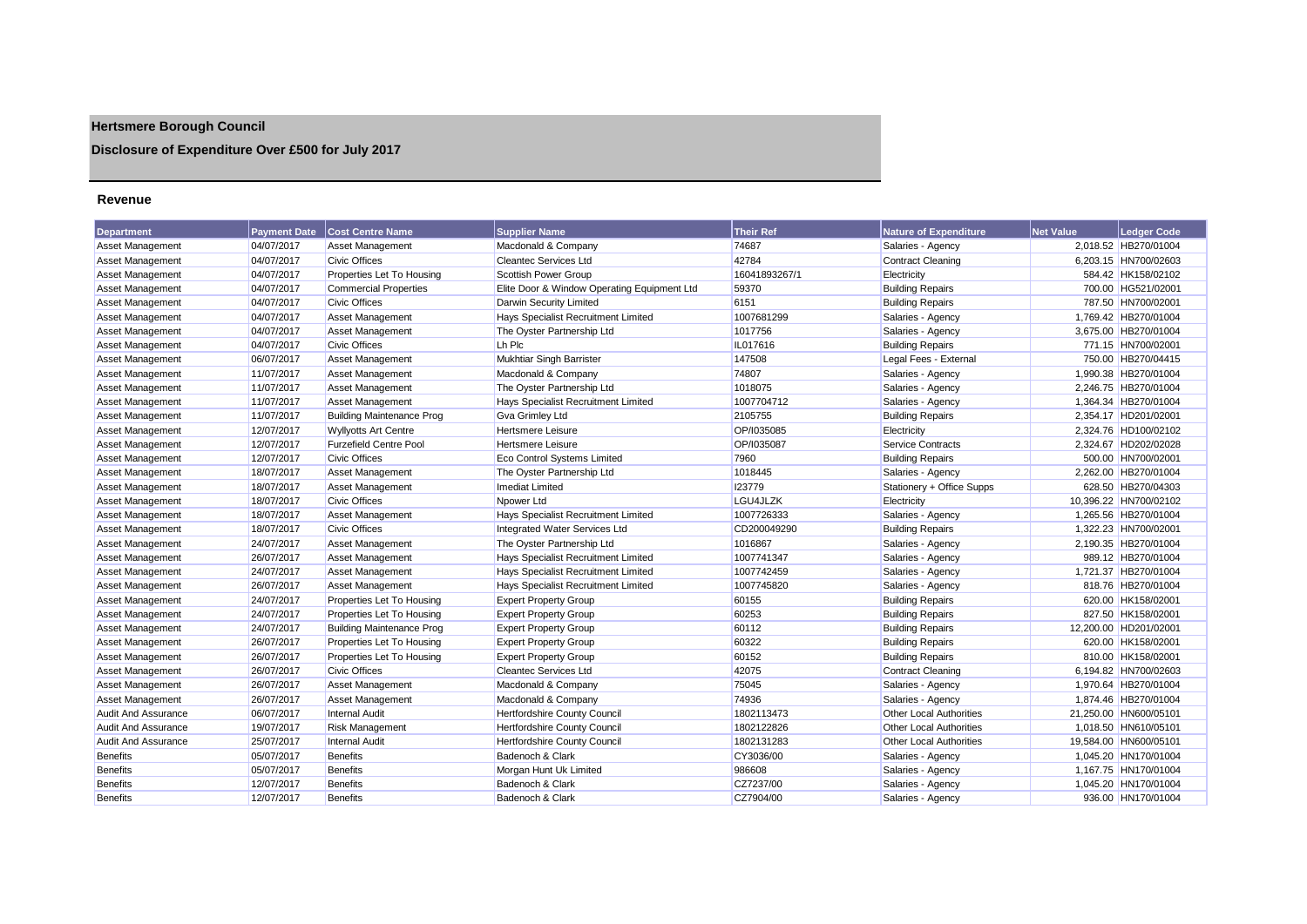| <b>Benefits</b>                 | 12/07/2017 | <b>Benefits</b>                  | Morgan Hunt Uk Limited                        | 987911              | Salaries - Agency                 | 1.167.75 HN170/01004  |
|---------------------------------|------------|----------------------------------|-----------------------------------------------|---------------------|-----------------------------------|-----------------------|
| <b>Benefits</b>                 | 13/07/2017 | <b>Benefits</b>                  | Civica Uk Limited                             | C/RB155021          | <b>Software Licences</b>          | 4.879.60 HN170/04555  |
| <b>Benefits</b>                 | 13/07/2017 | <b>Benefits</b>                  | Morgan Hunt Uk Limited                        | 989138              | Salaries - Agency                 | 1,134.00 HN170/01004  |
| <b>Benefits</b>                 | 13/07/2017 | <b>Benefits</b>                  | Badenoch & Clark                              | CZ8573/00           | Salaries - Agency                 | 936.00 HN170/01004    |
| <b>Benefits</b>                 | 13/07/2017 | <b>Benefits</b>                  | Badenoch & Clark                              | CU2321/00           | Salaries - Agency                 | 1,045.20 HN170/01004  |
| <b>Benefits</b>                 | 13/07/2017 | <b>Benefits Administration</b>   | 2 Dr Johnson'S Buildings                      | 151287              | Legal Fees - External             | 508.10 HB630/04415    |
| <b>Benefits</b>                 | 17/07/2017 | <b>Benefits Administration</b>   | Hm Courts And Tribunal Service(Accounts Only) | 240871              | Legal Fees - External             | 2,044.00 HB630/04415  |
| <b>Benefits</b>                 | 19/07/2017 | <b>Benefits</b>                  | Civica Uk Limited                             | C/BN154563          | Software Licences                 | 1,205.96 HN170/04555  |
| <b>Benefits</b>                 | 19/07/2017 | <b>Benefits</b>                  | Badenoch & Clark                              | DA9707/00           | Salaries - Agency                 | 936.00 HN170/01004    |
| <b>Benefits</b>                 | 19/07/2017 | <b>Benefits</b>                  | Badenoch & Clark                              | DA9728/00           | Salaries - Agency                 | 1.045.20 HN170/01004  |
| <b>Benefits</b>                 | 21/07/2017 | <b>Benefits</b>                  | Morgan Hunt Uk Limited                        | 990279              | Salaries - Agency                 | 870.75 HN170/01004    |
| <b>Benefits</b>                 | 26/07/2017 | <b>Benefits</b>                  | Badenoch & Clark                              | DC1064/00           | Salaries - Agency                 | 936.00 HN170/01004    |
| <b>Benefits</b>                 | 26/07/2017 | <b>Benefits</b>                  | Badenoch & Clark                              | DC1167/00           | Salaries - Agency                 | 979.88 HN170/01004    |
| Corporate Management            | 06/07/2017 | Corporate Management             | <b>Allpay Ltd</b>                             | 0000478020          | <b>Bank Charges</b>               | 1,278.11 HB220/04404  |
| Corporate Management            | 17/07/2017 | Corporate Management             | <b>Barclays Bank</b>                          | 40211274            | <b>Bank Charges</b>               | 4,403.75 HB220/04404  |
| Corporate Support               | 05/07/2017 | Park App                         | <b>Cyber Media Solutions Ltd</b>              | 6163                | Miscellaneous Expenses            | 1,400.00 HE854/04940  |
| Corporate Support               | 12/07/2017 | <b>Community Development</b>     | <b>Covalent Software Limited</b>              | 0000880093          | <b>Contractors Payments</b>       | 6,977.73 HG600/05601  |
| Corporate Support               | 19/07/2017 | Assistance To Vol Organisation   | Radlett Bowls Club                            | 15JULY2017          | Grants - Voluntary Bodies         | 1,492.00 HD110/04701  |
| Corporate Support               | 19/07/2017 | Assistance To Vol Organisation   | Elstree School Of Gymnastics Ltd              | 15JULY2017          | Grants - Voluntary Bodies         | 2,000.00 HD110/04701  |
| Corporate Support               | 19/07/2017 | Assistance To Vol Organisation   | Potters Bar Additional Needs Tennis Group     | 17JULY2017          | Grants - Voluntary Bodies         | 2.000.00 HD110/04701  |
| Corporate Support               | 19/07/2017 | Assistance To Vol Organisation   | Borehamwood Foodbank                          | 14JULY2017          | Grants - Voluntary Bodies         | 1,450.00 HD110/04701  |
| Corporate Support               | 19/07/2017 | Assistance To Vol Organisation   | <b>Herts Inclusive Theatre</b>                | 6/7/17              | Grants - Voluntary Bodies         | 1,400.00 HD110/04701  |
| Corporate Support               | 19/07/2017 | <b>Lsp Health Care</b>           | Hertsmere Leisure                             | OP/I035137          | Miscellaneous Expenses            | 1,397.82 HE853/04940  |
| Corporate Support               | 19/07/2017 | Assistance To Vol Organisation   | Borehamwood Community Choir                   | 18JULY2017          | Grants - Voluntary Bodies         | 1,000.00 HD110/04701  |
| Corporate Support               | 19/07/2017 | Svpr Scheme                      | Refugee Council                               | <b>INV0007188</b>   | Miscellaneous Expenses            | 3,700.00 HK200/04940  |
| Corporate Support               | 19/07/2017 | Assistance To Vol Organisation   | <b>Hatch End Cricket Club</b>                 | 18JULY2017          | Grants - Voluntary Bodies         | 2,000.00 HD110/04701  |
| Corporate Support               | 21/07/2017 | Park App                         | Merchandise Mania Limited                     | 62875               | Miscellaneous Expenses            | 595.00 HE854/04940    |
| Corporate Support               | 25/07/2017 | Assistance To Vol Organisation   | <b>Community Hertsmere</b>                    | <b>GRANT JUL 17</b> | Grants - Voluntary Bodies         | 1,996.00 HD110/04701  |
| <b>Customer Services</b>        | 05/07/2017 | <b>Civic Office Keepers</b>      | Proforce 1 Security Ltd                       | PF1521              | <b>Contractors Payments</b>       | 4,828.73 HO300/05601  |
| Democratic Services Unit        | 06/07/2017 | <b>Legal Business Unit</b>       | <b>Essex County Council</b>                   | 1010273379          | Subscriptions - Other             | 920.00 HN300/04707    |
| <b>Democratic Services Unit</b> | 13/07/2017 | <b>Legal Business Unit</b>       | Brook Street (Uk) Ltd                         | 30506618            | Salaries - Agency                 | 562.64 HN300/01004    |
| <b>Democratic Services Unit</b> | 21/07/2017 | <b>Legal Business Unit</b>       | Brook Street (Uk) Ltd                         | 30520134            | Salaries - Agency                 | 618.48 HN300/01004    |
| Democratic Services Unit        | 21/07/2017 | <b>Legal Business Unit</b>       | Hertfordshire County Council                  | 1802122830          | Salaries - Agency                 | 6,751.50 HN300/01001  |
| <b>Development Control</b>      | 05/07/2017 | Development Management           | Randstad Cpe Limited                          | PINF1027591         | Salaries - Agency                 | 713.20 HG200/01004    |
| Development Control             | 05/07/2017 | Development Management           | Randstad Cpe Limited                          | PINF1027955         | Salaries - Agency                 | 674.00 HG200/01004    |
| <b>Development Control</b>      | 05/07/2017 | Development Management           | Randstad Cpe Limited                          | <b>PINF1075059</b>  | Salaries - Agency                 | 635.00 HG200/01004    |
| <b>Development Control</b>      | 05/07/2017 | Development Management           | Randstad Cpe Limited                          | PINF1074642         | Salaries - Agency                 | 1,240.00 HG200/01004  |
| <b>Development Control</b>      | 05/07/2017 | Development Management           | Randstad Cpe Limited                          | PINF107396          | Salaries - Agency                 | 1,302.00 HG200/01004  |
| <b>Development Control</b>      | 12/07/2017 | Development Management           | William Lawrence Advertising Ltd              | 41044               | Advertising                       | 5,060.52 HG200/04901  |
| <b>Development Control</b>      | 12/07/2017 | Development Management           | William Lawrence Advertising Ltd              | 41051               | <b>Recruitment Advertising</b>    | 1,390.00 HG200/01501  |
| <b>Development Control</b>      | 12/07/2017 | Development Management           | <b>Crisp Documents Limited</b>                | 35307               | Scanning                          | 21,924.87 HG200/04320 |
| <b>Development Control</b>      | 12/07/2017 | Development Management           | Randstad Cpe Limited                          | PINF1079246         | Salaries - Agency                 | 1,069.50 HG200/01004  |
| <b>Development Control</b>      | 19/07/2017 | Development Management           | Randstad Cpe Limited                          | PINF1083668         | Salaries - Agency                 | 1,271.00 HG200/01004  |
| <b>Drainage Services</b>        | 05/07/2017 | <b>Engineering Services Unit</b> | Nabma                                         | 16/560              | <b>Professional Subscriptions</b> | 636.00 HE620/01406    |
| <b>Drainage Services</b>        | 05/07/2017 | <b>Drainage Consultancy</b>      | Stag Tool Hire                                | <b>I/47278</b>      | <b>Contractors Payments</b>       | 867.95 HE640/05601    |
| <b>Drainage Services</b>        | 05/07/2017 | <b>Engineering Services Unit</b> | Safety Mundo                                  | <b>INV110947</b>    | <b>Training External</b>          | 680.27 HE620/01403    |
| <b>Drainage Services</b>        | 05/07/2017 | <b>Drainage Consultancy</b>      | Smart Platform Rental Ltd                     | 56186               | <b>Contractors Payments</b>       | 738.00 HE640/05601    |
| <b>Drainage Services</b>        | 20/07/2017 | <b>Drainage Consultancy</b>      | <b>Envico Engineering Limited</b>             | <b>PROFORMA</b>     | <b>Contractors Payments</b>       | 3,679.35 HE640/05601  |
| <b>Drainage Services</b>        | 19/07/2017 | <b>Engineering Services Unit</b> | Go Plant Ltd                                  | 0000710488          | Vehicle Maintenance + Repairs     | 1,106.52 HE620/03001  |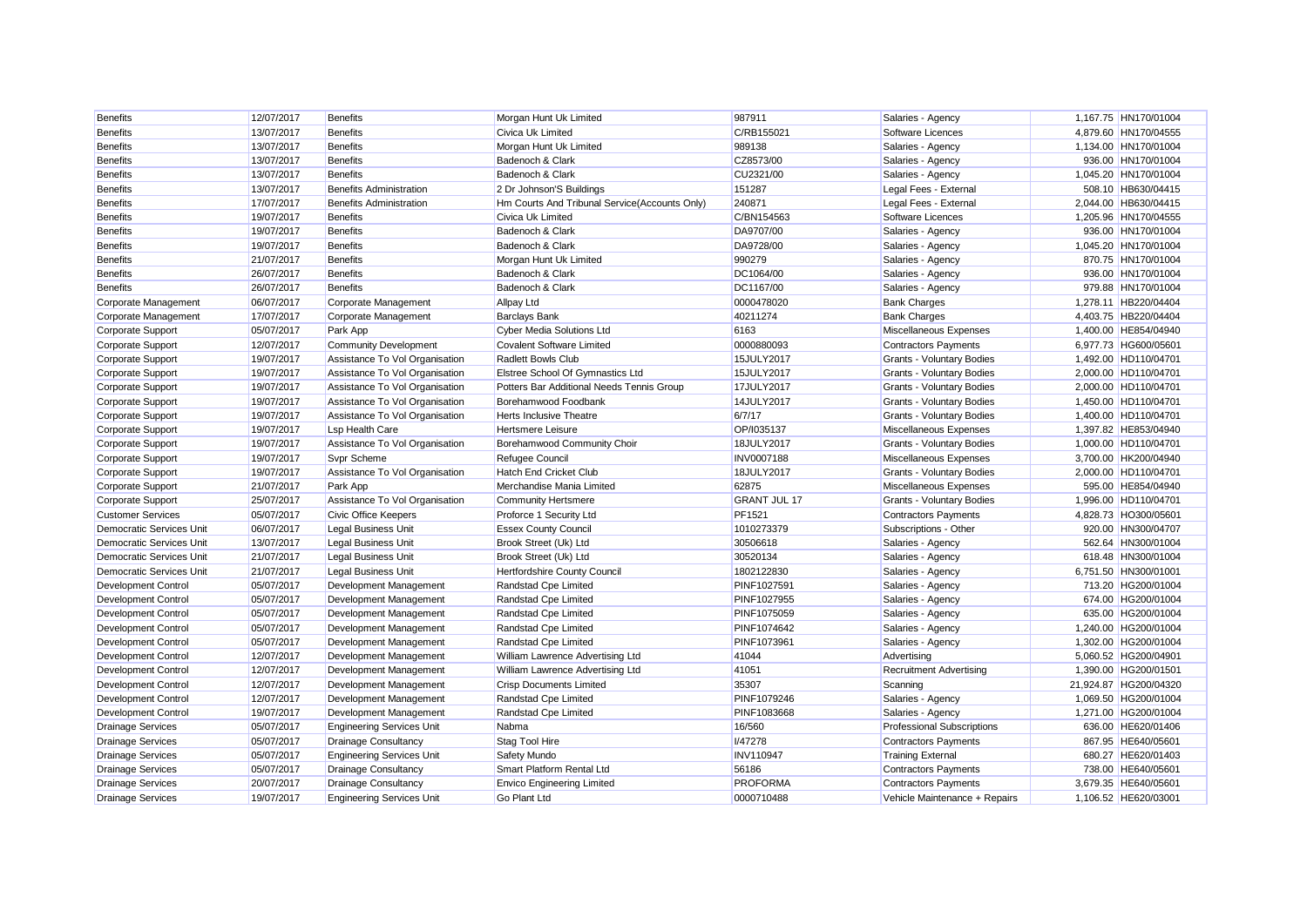| <b>Drainage Services</b>    | 25/07/2017 | <b>Drainage Consultancy</b>   | Hurleys Waste Management Limited           | 25084                | <b>Contractors Payments</b>    | 533.60 HE640/05601   |
|-----------------------------|------------|-------------------------------|--------------------------------------------|----------------------|--------------------------------|----------------------|
| <b>Drainage Services</b>    | 25/07/2017 | <b>Drainage Consultancy</b>   | Carbon 60                                  | 506495               | <b>Contractors Payments</b>    | 517.50 HE640/05601   |
| Elections                   | 05/07/2017 | <b>Parliamentary Election</b> | Radlett United Synagogue                   | 0000005612           | <b>Polling Stations</b>        | 692.15 HB800/02203   |
| Elections                   | 05/07/2017 | <b>Herts C.C. Election</b>    | Radlett United Synagogue                   | 0000771979           | <b>Polling Stations</b>        | 532.40 HB806/02203   |
| Elections                   | 12/07/2017 | Herts C.C. Election           | Borehamwood Baptist Church                 | 4 MAY 2017           | <b>Polling Stations</b>        | 1,200.00 HB806/02203 |
| Elections                   | 12/07/2017 | <b>Parliamentary Election</b> | Borehamwood Baptist Church                 | <b>8JUNE 2017</b>    | <b>Polling Stations</b>        | 1,200.00 HB800/02203 |
| Elections                   | 13/07/2017 | <b>Parliamentary Election</b> | Royal Mail                                 | 9054749851           | Postal Votes Expenses          | 2,728.55 HB800/04627 |
| <b>Environmental Health</b> | 06/07/2017 | <b>Environmental Health</b>   | Manpower Uk Ltd                            | 8198582              | Salaries - Agency              | 3,610.86 HF700/01004 |
| <b>Environmental Health</b> | 12/07/2017 | <b>Environmental Health</b>   | William Lawrence Advertising Ltd           | 41052                | <b>Recruitment Advertising</b> | 790.00 HF700/01501   |
| <b>Environmental Health</b> | 12/07/2017 | <b>Environmental Health</b>   | The Answering Service Ltd                  | 00026896             | <b>Emergency Call Out</b>      | 516.06 HF700/04505   |
| <b>Environmental Health</b> | 12/07/2017 | <b>Environmental Health</b>   | Manpower Uk Ltd                            | 8202877              | Salaries - Agency              | 1,273.02 HF700/01004 |
| <b>Environmental Health</b> | 12/07/2017 | <b>Environmental Health</b>   | Manpower Uk Ltd                            | 8112920              | Salaries - Agency              | 992.64 HF700/01004   |
| <b>Environmental Health</b> | 19/07/2017 | <b>Environmental Health</b>   | Spring Technology Staffing Services (Stss) | CY5367/00            | Salaries - Agency              | 711.59 HF700/01004   |
| <b>Environmental Health</b> | 19/07/2017 | <b>Environmental Health</b>   | Spring Technology Staffing Services (Stss) | CZ6972/00            | Salaries - Agency              | 740.47 HF700/01004   |
| <b>Environmental Health</b> | 19/07/2017 | <b>Environmental Health</b>   | Idox Software Ltd                          | 106757               | Repairs + Renewals             | 2,044.00 HF700/04002 |
| <b>Environmental Health</b> | 19/07/2017 | <b>Environmental Health</b>   | Brook Street (Uk) Ltd                      | 30520132             | Salaries - Agency              | 578.40 HF700/01004   |
| Environmental Health        | 21/07/2017 | <b>Environmental Health</b>   | Spring Technology Staffing Services (Stss) | CP1898/00            | Salaries - Agency              | 543.15 HF700/01004   |
| <b>Environmental Health</b> | 25/07/2017 | <b>Environmental Health</b>   | Manpower Uk Ltd                            | 8211005              | Salaries - Agency              | 3,135.10 HF700/01004 |
| <b>Executive Directors</b>  | 19/07/2017 | <b>Executive Directors</b>    | Ccs Media Ltd                              | 2818243              | Equip + Furn Funded By Rev     | 529.87 HN400/04001   |
| Finance                     | 05/07/2017 | Accountancy + Financial Servs | Randstad Employment Bureau Ltd             | 6619542              | Salaries - Agency              | 1,307.66 HN100/01004 |
| Finance                     | 12/07/2017 | Accountancy + Financial Servs | Randstad Employment Bureau Ltd             | 6622880              | Salaries - Agency              | 1,316.32 HN100/01004 |
| Finance                     | 19/07/2017 | Accountancy + Financial Servs | Randstad Employment Bureau Ltd             | 6624934              | Salaries - Agency              | 1,359.62 HN100/01004 |
| Finance                     | 26/07/2017 | Accountancy + Financial Servs | Randstad Employment Bureau Ltd             | 6626853              | Salaries - Agency              | 1,316.32 HN100/01004 |
| <b>General Expenses</b>     | 17/07/2017 | <b>General Expenses</b>       | <b>Bt Payment Services Ltd</b>             | 0790215144           | Miscellaneous Expenses         | 837.36 HB100/04940   |
| <b>General Expenses</b>     | 27/07/2017 | <b>General Expenses</b>       | <b>Bt Payment Services Ltd</b>             | 910906               | Miscellaneous Expenses         | 837.36 HB100/04940   |
| Housing                     | 06/07/2017 | <b>Housing Services</b>       | Hays Specialist Recruitment Limited        | 1007684346           | Salaries - Agency              | 968.45 HJ100/01004   |
| Housing                     | 06/07/2017 | <b>Housing Services</b>       | Hays Specialist Recruitment Limited        | 1007679256           | Salaries - Agency              | 1,051.79 HJ100/01004 |
| Housing                     | 06/07/2017 | <b>Housing Services</b>       | Morgan Hunt Uk Limited                     | 986609               | Salaries - Agency              | 950.66 HJ100/01004   |
| Housing                     | 05/07/2017 | Single Homelessness           | Fw Lettings Ltd                            | <b>INCENTIVE DEP</b> | <b>Rent Schemes</b>            | 1,200.00 HJ730/04726 |
| Housing                     | 26/07/2017 | Homelessness                  | Assetgrove Lettings Ltd                    | 77816                | Bed + Breakfast                | 1,350.00 HJ700/04725 |
| Housing                     | 26/07/2017 | Homelessness                  | Assetgrove Lettings Ltd                    | 77817                | Bed + Breakfast                | 900.00 HJ700/04725   |
| Housing                     | 26/07/2017 | Homelessness                  | Assetgrove Lettings Ltd                    | 77819                | Bed + Breakfast                | 1,500.00 HJ700/04725 |
| Housing                     | 26/07/2017 | Homelessness                  | Assetgrove Lettings Ltd                    | 77820                | Bed + Breakfast                | 1,500.00 HJ700/04725 |
| Housing                     | 26/07/2017 | Homelessness                  | Assetgrove Lettings Ltd                    | 77822                | Bed + Breakfast                | 1,000.00 HJ700/04725 |
| Housing                     | 26/07/2017 | Homelessness                  | Parse Security Systems                     | 213                  | Bed + Breakfast                | 6,900.00 HJ700/04725 |
| Housing                     | 26/07/2017 | Homelessness                  | Lustreplace Limited                        | 47                   | Bed + Breakfast                | 1,350.00 HJ700/04725 |
| Housina                     | 26/07/2017 | Homelessness                  | Lustreplace Limited                        | 48                   | Bed + Breakfast                | 1.260.00 HJ700/04725 |
| Housing                     | 26/07/2017 | Homelessness                  | Lustreplace Limited                        | 49                   | Bed + Breakfast                | 1,200.00 HJ700/04725 |
| Housing                     | 26/07/2017 | Homelessness                  | <b>Lustreplace Limited</b>                 | 50                   | Bed + Breakfast                | 1,350.00 HJ700/04725 |
| Housing                     | 26/07/2017 | Homelessness                  | <b>Emergency Accommodation Ltd</b>         | 6/8547               | Bed + Breakfast                | 1,380.00 HJ700/04725 |
| Housing                     | 26/07/2017 | Homelessness                  | <b>Emergency Accommodation Ltd</b>         | 6/8548               | Bed + Breakfast                | 1,080.00 HJ700/04725 |
| Housing                     | 26/07/2017 | Homelessness                  | <b>Emergency Accommodation Ltd</b>         | 6/8549               | Bed + Breakfast                | 1,380.00 HJ700/04725 |
| Housing                     | 26/07/2017 | Homelessness                  | <b>Emergency Accommodation Ltd</b>         | 6/8550               | Bed + Breakfast                | 1,380.00 HJ700/04725 |
| Housing                     | 26/07/2017 | Homelessness                  | <b>Emergency Accommodation Ltd</b>         | 6/8551               | Bed + Breakfast                | 1,380.00 HJ700/04725 |
| Housing                     | 26/07/2017 | Homelessness                  | <b>Emergency Accommodation Ltd</b>         | 6/8552               | Bed + Breakfast                | 1,380.00 HJ700/04725 |
| Housing                     | 26/07/2017 | Homelessness                  | <b>Emergency Accommodation Ltd</b>         | 6/8580               | Bed + Breakfast                | 1,650.00 HJ700/04725 |
| Housing                     | 26/07/2017 | Homelessness                  | Emergency Accommodation Ltd                | 6/8594               | Bed + Breakfast                | 1,380.00 HJ700/04725 |
| Housing                     | 26/07/2017 | Homelessness                  | Stef And Philips                           | <b>HBC282</b>        | Bed + Breakfast                | 2,100.00 HJ700/04725 |
| Housing                     | 26/07/2017 | Homelessness                  | <b>Stef And Philips</b>                    | <b>HBC283</b>        | Bed + Breakfast                | 1.050.00 HJ700/04725 |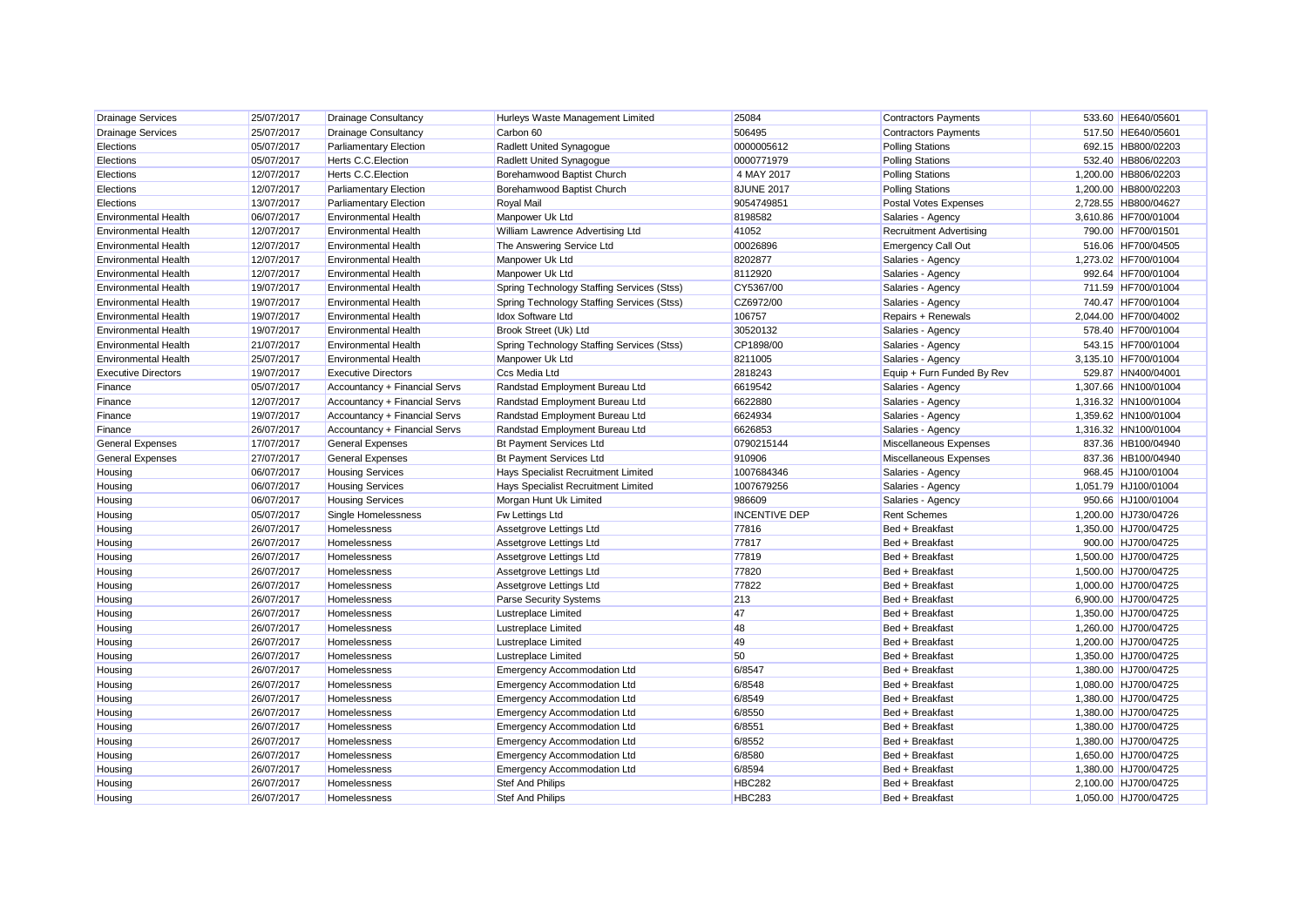| Housing                          | 26/07/2017 | Homelessness                        | <b>Stef And Philips</b>                    | HBC284          | Bed + Breakfast                | 4.200.00 HJ700/04725  |
|----------------------------------|------------|-------------------------------------|--------------------------------------------|-----------------|--------------------------------|-----------------------|
| Housing                          | 26/07/2017 | Homelessness                        | <b>Stef And Philips</b>                    | <b>HBC285</b>   | Bed + Breakfast                | 1,500.00 HJ700/04725  |
| Housing                          | 26/07/2017 | Homelessness                        | <b>Stef And Philips</b>                    | <b>HBC286</b>   | Bed + Breakfast                | 2,100.00 HJ700/04725  |
| Housing                          | 26/07/2017 | Homelessness                        | <b>Stef And Philips</b>                    | <b>HBC287</b>   | Bed + Breakfast                | 6,300.00 HJ700/04725  |
| Housing                          | 26/07/2017 | Homelessness                        | <b>Stef And Philips</b>                    | <b>HBC288</b>   | Bed + Breakfast                | 7.780.00 HJ700/04725  |
| Housing                          | 26/07/2017 | Homelessness                        | <b>Stef And Philips</b>                    | <b>HBC289</b>   | Bed + Breakfast                | 2,450.00 HJ700/04725  |
| Housing                          | 26/07/2017 | Homelessness                        | <b>Stef And Philips</b>                    | <b>HBC290</b>   | Bed + Breakfast                | 4,200.00 HJ700/04725  |
| Housing                          | 26/07/2017 | Homelessness                        | <b>Stef And Philips</b>                    | HBC291          | Bed + Breakfast                | 6,300.00 HJ700/04725  |
| Housing                          | 26/07/2017 | Homelessness                        | <b>Stef And Philips</b>                    | <b>HBC292</b>   | Bed + Breakfast                | 6,300.00 HJ700/04725  |
| Housing                          | 26/07/2017 | Homelessness                        | <b>Stef And Philips</b>                    | HBC293          | Bed + Breakfast                | 4,305.00 HJ700/04725  |
| Housing                          | 26/07/2017 | Homelessness                        | <b>Stef And Philips</b>                    | HBC294          | Bed + Breakfast                | 2,100.00 HJ700/04725  |
| Housing                          | 26/07/2017 | Homelessness                        | <b>Stef And Philips</b>                    | HBC295          | Bed + Breakfast                | 1,470.00 HJ700/04725  |
| Housing                          | 26/07/2017 | Homelessness                        | Shiraz Jivray T/A Chester House            | 1098            | Bed + Breakfast                | 6,750.00 HJ700/04725  |
| Housing                          | 26/07/2017 | Homelessness                        | Altwood Housing                            | 2906/1          | Bed + Breakfast                | 1,080.00 HJ700/04725  |
| Housing                          | 26/07/2017 | Homelessness                        | Uk Room (London) Ltd                       | JUN001HERTS2017 | Bed + Breakfast                | 32,355.00 HJ700/04725 |
| Housing                          | 13/07/2017 | <b>Housing Services</b>             | Morgan Hunt Uk Limited                     | 987912          | Salaries - Agency              | 950.40 HJ100/01004    |
| Housing                          | 13/07/2017 | Homelessness                        | The Housing Reviews Ltd                    | <b>INV-2009</b> | Bed + Breakfast                | 680.00 HJ700/04725    |
| Housing                          | 13/07/2017 | <b>Housing Services</b>             | Hays Specialist Recruitment Limited        | 1007702599      | Salaries - Agency              | 1,037.26 HJ100/01004  |
| Housing                          | 13/07/2017 | <b>Housing Services</b>             | Hays Specialist Recruitment Limited        | 1007699135      | Salaries - Agency              | 976.04 HJ100/01004    |
| Housing                          | 12/07/2017 | <b>Housing Services</b>             | <b>Arkrights Solicitors</b>                | 06JULY2017      | Legal Fees - External          | 8,000.00 HJ100/04415  |
| Housing                          | 12/07/2017 | <b>Housing Services</b>             | <b>Arkrights Solicitors</b>                | 11JULY2017      | Legal Fees - External          | 20,000.00 HJ100/04415 |
| Housing                          | 21/07/2017 | <b>Housing Services</b>             | Morgan Hunt Uk Limited                     | 989139          | Salaries - Agency              | 952.25 HJ100/01004    |
| Housing                          | 21/07/2017 | <b>Housing Services</b>             | Hays Specialist Recruitment Limited        | 1007725376      | Salaries - Agency              | 1,024.35 HJ100/01004  |
| Housing                          | 21/07/2017 | <b>Housing Services</b>             | Hays Specialist Recruitment Limited        | 1007720790      | Salaries - Agency              | 821.46 HJ100/01004    |
| Housing                          | 26/07/2017 | <b>Housing Services</b>             | Morgan Hunt Uk Limited                     | 990280          | Salaries - Agency              | 950.66 HJ100/01004    |
| <b>Human Resources</b>           | 19/07/2017 | <b>Strategic Training</b>           | Emb Excellence Ltd                         | 0000014046      | <b>Training External</b>       | 558.50 HB210/01403    |
| <b>Human Resources</b>           | 19/07/2017 | <b>Strategic Training</b>           | <b>Planet Training Ltd</b>                 | 2199            | <b>Training External</b>       | 1,390.00 HB210/01403  |
| <b>Human Resources</b>           | 25/07/2017 | Human Resources                     | Hertfordshire County Council               | 1802127510      | Salaries - Agency              | 7,254.00 HN500/01001  |
| <b>Human Resources</b>           | 25/07/2017 | <b>Strategic Training</b>           | Eqv (Uk) Ltd                               | 361662          | <b>Training External</b>       | 845.00 HB210/01403    |
| <b>Information Services Unit</b> | 13/07/2017 | <b>Information Digital Services</b> | Vodafone Ltd                               | UK10/072017/343 | Internet + It Security         | 2,964.28 HN200/04538  |
| <b>Information Services Unit</b> | 13/07/2017 | Civic Office Telephones             | Daisy Communications Ltd                   | 7058855         | Telephones- Bt Equipment       | 1,165.75 HN210/04504  |
| <b>Information Services Unit</b> | 13/07/2017 | Civic Office Telephones             | Daisy Communications Ltd                   | 7058855         | Telephones-C+W Calls           | 723.95 HN210/04553    |
| <b>Information Services Unit</b> | 19/07/2017 | <b>Information Digital Services</b> | <b>Fredo Internet Services</b>             | 1876            | Internet + It Security         | 1,625.00 HN200/04538  |
| <b>Information Services Unit</b> | 21/07/2017 | <b>Information Digital Services</b> | Spring Technology Staffing Services (Stss) | CL3814/00       | Salaries - Agency              | 700.00 HN200/01004    |
| <b>Information Services Unit</b> | 21/07/2017 | <b>Information Digital Services</b> | Spring Technology Staffing Services (Stss) | CK6058/00       | Salaries - Agency              | 800.00 HN200/01004    |
| <b>Information Services Unit</b> | 25/07/2017 | <b>Information Digital Services</b> | Siteimprove Ltd                            | 33837           | Web Content/Management         | 3,812.29 HN200/04525  |
| <b>Information Services Unit</b> | 25/07/2017 | <b>Information Digital Services</b> | <b>Qbs Software Ltd</b>                    | SIN221185       | It Equipment And Maintenance   | 807.84 HN200/04565    |
| <b>Information Services Unit</b> | 25/07/2017 | <b>Information Digital Services</b> | Internal Systems Limited                   | 43029           | Central Infrastructure Renewal | 800.00 HN200/04510    |
| <b>Information Services Unit</b> | 25/07/2017 | <b>Information Digital Services</b> | Internal Systems Limited                   | 43030           | Central Infrastructure Renewal | 1,200.00 HN200/04510  |
| <b>Information Services Unit</b> | 25/07/2017 | <b>Information Digital Services</b> | Internal Systems Limited                   | 42831           | Central Infrastructure Renewal | 9,923.00 HN200/04510  |
| Parking                          | 05/07/2017 | <b>Parking Services</b>             | Liberty Services (Ar & Rf Reddin) Limited  | 6128017508      | Printing                       | 2,464.00 HH800/04311  |
| Parking                          | 06/07/2017 | <b>Parking Services</b>             | Brook Street (Uk) Ltd                      | 30494726        | Salaries - Agency              | 551.67 HH800/01004    |
| Parking                          | 12/07/2017 | <b>Parking Services</b>             | Auckland Manufacturing Ltd T/A Pgm Signs   | 16508           | <b>General Repairs</b>         | 500.00 HH800/02009    |
| Parking                          | 12/07/2017 | <b>Parking Services</b>             | <b>Three Counties Lining</b>               | 4999            | Repairs + Renewals             | 1,141.80 HH800/04002  |
| Parking                          | 12/07/2017 | Cpz Design + Implementation         | William Lawrence Advertising Ltd           | 41050           | Advertising                    | 724.13 HH810/04901    |
| Parking                          | 12/07/2017 | Cpz Design + Implementation         | William Lawrence Advertising Ltd           | 41049           | Advertising                    | 1,336.61 HH810/04901  |
| Parking                          | 12/07/2017 | Cpz Design + Implementation         | William Lawrence Advertising Ltd           | 41048           | Advertising                    | 617.05 HH810/04901    |
| Parking                          | 12/07/2017 | Cpz Design + Implementation         | William Lawrence Advertising Ltd           | 41047           | Advertising                    | 731.20 HH810/04901    |
| Parking                          | 12/07/2017 | Cpz Design + Implementation         | William Lawrence Advertising Ltd           | 41046           | Advertising                    | 1,851.16 HH810/04901  |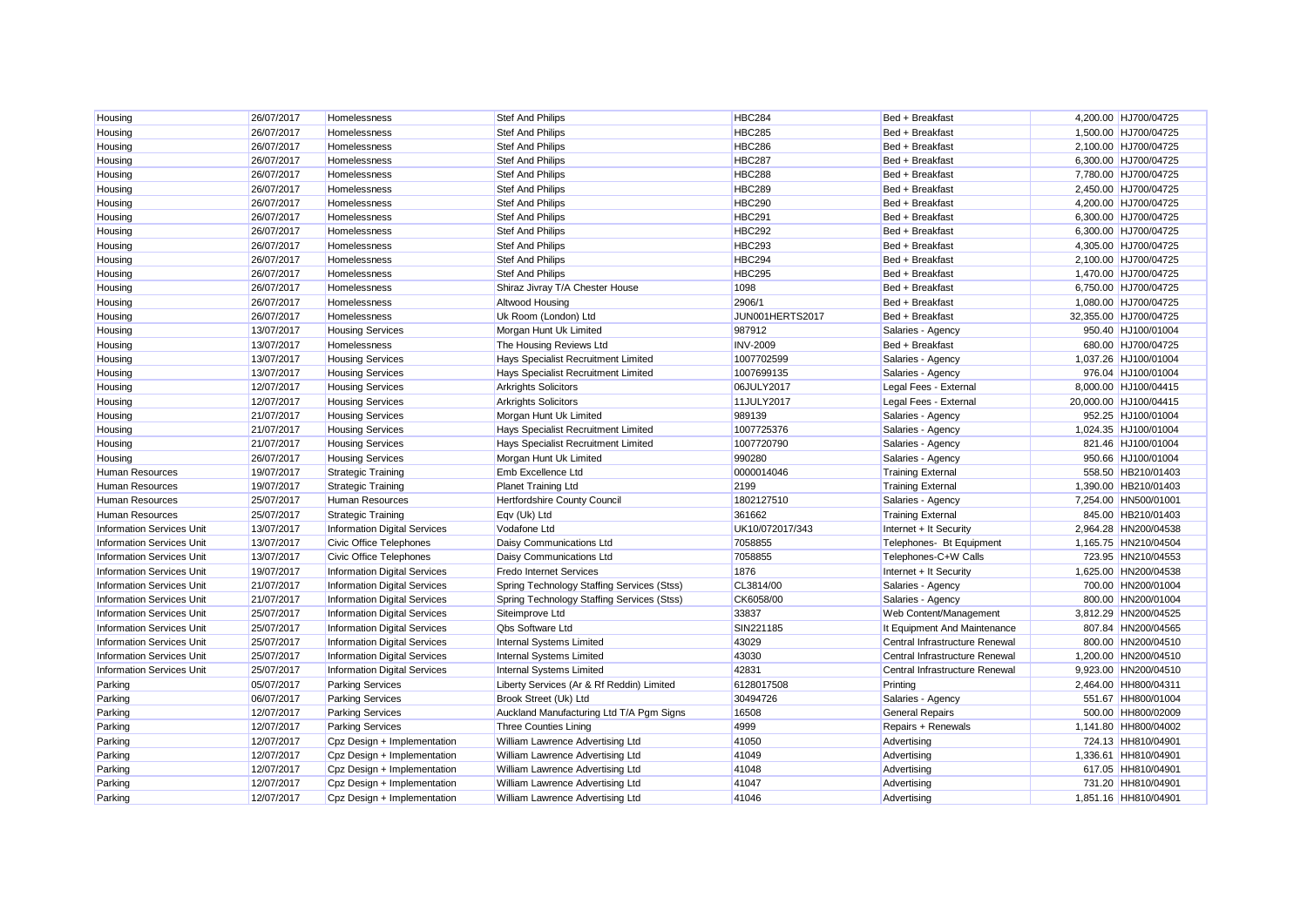| Parking                               | 12/07/2017 | Cpz Design + Implementation   | William Lawrence Advertising Ltd              | 41045               | Advertising                 | 1,139.17 HH810/04901  |
|---------------------------------------|------------|-------------------------------|-----------------------------------------------|---------------------|-----------------------------|-----------------------|
| Parking                               | 18/07/2017 | <b>Parking Services</b>       | <b>Tw Generators Ltd</b>                      | 10060               | <b>General Repairs</b>      | 1,360.00 HH800/02009  |
| Parking                               | 19/07/2017 | <b>Parking Services</b>       | Brook Street (Uk) Ltd                         | 30506620            | Salaries - Agency           | 551.67 HH800/01004    |
| Parking                               | 19/07/2017 | Cpz Design + Implementation   | Mott Macdonald Ltd                            | IN00367748          | <b>Contractors Payments</b> | 770.00 HH810/05601    |
| Parking                               | 25/07/2017 | Cpz Design + Implementation   | Auckland Manufacturing Ltd T/A Pgm Signs      | 16571               | <b>Contractors Payments</b> | 3,622.12 HH810/05601  |
| Parks And Amenities Manager           | 05/07/2017 | Bushey/Radlett Ground Maint.  | John O'Conner Grounds Maintenance             | 56280               | <b>Contractors Payments</b> | 3,213.50 HD371/05601  |
| Parks And Amenities Manager           | 04/07/2017 | <b>Bushey Rose Garden</b>     | <b>Expert Property Group</b>                  | 60078               | <b>Building Repairs</b>     | 4,500.00 HD301/02001  |
| Parks And Amenities Manager           | 05/07/2017 | Allum Ln Cemetery+Closed Gnd  | Cemetery Development Services Ltd             | 71916               | <b>Consultants Fees</b>     | 3,950.00 HE101/05600  |
| Parks And Amenities Manager           | 05/07/2017 | Allum Ln Cemetery+Closed Gnd  | John O'Conner Grounds Maintenance             | 56243               | <b>Grave Digging</b>        | 1,762.20 HE101/04441  |
| Parks And Amenities Manager           | 05/07/2017 | Parks                         | John O'Conner Grounds Maintenance             | 56246               | <b>General Repairs</b>      | 1,205.00 HD300/02009  |
| Parks And Amenities Manager           | 12/07/2017 | Allum Ln Cemetery+Closed Gnd  | Cemetery Development Services Ltd             | 71919               | <b>Consultants Fees</b>     | 4.850.00 HE101/05600  |
| Parks And Amenities Manager           | 12/07/2017 | Pbar/Sth Mimms/Ridge Gnd Mnt  | John O'Conner Grounds Maintenance             | 56456               | <b>Contractors Payments</b> | 5,000.00 HD373/05601  |
| Parks And Amenities Manager           | 12/07/2017 | Parks                         | The Play Inspection Company Ltd               | 26663               | <b>Insurance Misc</b>       | 1,396.89 HD300/04910  |
| Parks And Amenities Manager           | 12/07/2017 | Allum Ln Cemetery+Closed Gnd  | Radlett Parochial Church Council              | SB/GAC              | <b>Grants Etc</b>           | 5,679.00 HE101/04951  |
| Parks And Amenities Manager           | 18/07/2017 | Parks                         | <b>Affinity Water Limited</b>                 | 1016525-0/3         | <b>Water Rates</b>          | 1,474.64 HD300/02104  |
| Parks And Amenities Manager           | 19/07/2017 | Parks                         | <b>Amer Funfairs</b>                          | 00065               | <b>General Repairs</b>      | 600.00 HD300/02009    |
| Parks And Amenities Manager           | 19/07/2017 | Parks                         | J & S O'Connell                               | JS1502              | <b>General Repairs</b>      | 3,086.00 HD300/02009  |
| Parks And Amenities Manager           | 19/07/2017 | Arboricultural Work-B/Wood    | <b>Gristwood And Toms Limited</b>             | 34504               | <b>Contractors Payments</b> | 2,930.00 HD390/05601  |
| Parks And Amenities Manager           | 19/07/2017 | Arboricultural Work-Bushey    | <b>Gristwood And Toms Limited</b>             | 34964               | <b>Contractors Payments</b> | 2,930.00 HD392/05601  |
| Parks And Amenities Manager           | 19/07/2017 | Allum Ln Cemetery+Closed Gnd  | John O'Conner Grounds Maintenance             | 56502               | Grave Digging               | 1.472.90 HE101/04441  |
| Parks And Amenities Manager           | 19/07/2017 | Pbar/Sth Mimms/Ridge Gnd Mnt  | Fitzpatrick Woolmer Design & Pub Ltd          | <b>INV51489</b>     | <b>Contractors Payments</b> | 2,075.00 HD373/05601  |
| Parks And Amenities Manager           | 24/07/2017 | <b>Bushey Rose Garden</b>     | <b>Expert Property Group</b>                  | 60256               | <b>Building Repairs</b>     | 4,180.00 HD301/02001  |
| Parks And Amenities Manager           | 25/07/2017 | Parks                         | Kompan Ltd                                    | SI222266            | <b>General Repairs</b>      | 4,978.60 HD300/02009  |
| Parks And Amenities Manager           | 25/07/2017 | <b>Parks Cleansing</b>        | John O'Conner Grounds Maintenance             | 55130               | <b>Contractors Payments</b> | 5,000.00 HD302/05601  |
| Parks And Amenities Manager           | 25/07/2017 | <b>Parks Cleansing</b>        | John O'Conner Grounds Maintenance             | 56578               | <b>Contractors Payments</b> | 2,240.00 HD302/05601  |
| Parks And Amenities Manager           | 26/07/2017 | Bwood/Elstree/Shenley Gnd Mnt | John O'Conner Grounds Maintenance             | 54861               | <b>Contractors Payments</b> | 950.00 HD372/05601    |
| <b>Planning Policy</b>                | 12/07/2017 | <b>Planning Policy</b>        | Esri Uk Ltd                                   | <b>UK-SIN006407</b> | <b>Training External</b>    | 1,380.00 HG300/01403  |
| <b>Planning Policy</b>                | 12/07/2017 | <b>Planning Policy</b>        | Macdonald & Company                           | 0000074808          | Salaries - Agency           | 812.40 HG300/01004    |
| <b>Planning Policy</b>                | 12/07/2017 | <b>Planning Policy</b>        | The Oyster Partnership Ltd                    | 1017757             | Salaries - Agency           | 720.00 HG300/01004    |
| <b>Planning Policy</b>                | 12/07/2017 | Planning Improvement Project  | Anne Jagger                                   | 18288               | Salaries - Agency           | 973.08 HG300/01004    |
| <b>Planning Policy</b>                | 12/07/2017 | <b>Planning Policy</b>        | Macdonald & Company                           | 0000074688          | Salaries - Agency           | 900.60 HG300/01004    |
| <b>Planning Policy</b>                | 12/07/2017 | <b>Planning Policy</b>        | <b>Hertsmere Community Transport</b>          | 209                 | <b>Community Shopper</b>    | 20.000.00 HG300/03202 |
| <b>Planning Policy</b>                | 21/07/2017 | <b>Area Based Grant</b>       | <b>Ark Consultancy Limited</b>                | 10595               | <b>Consultants Fees</b>     | 2,582.62 HG320/05600  |
| <b>Planning Policy</b>                | 25/07/2017 | Planning Improvement Project  | Anne Jagger                                   | 18315               | Salaries - Agency           | 973.08 HG300/01004    |
| <b>Planning Policy</b>                | 25/07/2017 | Planning Improvement Project  | Anne Jagger                                   | 18301               | Salaries - Agency           | 919.02 HG300/01004    |
| <b>Print Services</b>                 | 05/07/2017 | Design + Print Services       | Df One Design                                 | <b>HBC066</b>       | <b>Contractors Payments</b> | 2,429.00 HN900/05601  |
| <b>Print Services</b>                 | 07/07/2017 | Design + Print Services       |                                               | 71860004            | Postal Franking             | 4,954.73 HN900/04506  |
| <b>Print Services</b>                 | 31/07/2017 | Design + Print Services       | <b>Pitney Bowes Ltd</b>                       | 72050004            | Postal Franking             | 5,000.00 HN900/04506  |
| Revenues                              | 05/07/2017 | Revenues                      | Badenoch & Clark                              | CY0567/00           | Salaries - Agency           | 860.95 HN160/01004    |
| Revenues                              | 05/07/2017 | Revenues                      | Badenoch & Clark                              | CY5611/00           | Salaries - Agency           | 925.20 HN160/01004    |
| Revenues                              | 05/07/2017 | Revenues                      | Badenoch & Clark                              | CP3443/CN8073       | Salaries - Agency           | 1.072.98 HN160/01004  |
| Revenues                              | 19/07/2017 | Revenues                      | Badenoch & Clark                              | DA5623/00           | Salaries - Agency           | 925.20 HN160/01004    |
| Revenues                              | 20/07/2017 | Council Tax                   | Hm Courts And Tribunal Service(Accounts Only) | 241998              | <b>Court Costs</b>          | 3,642.00 HB610/04418  |
| Revenues                              | 25/07/2017 | Revenues                      | Badenoch & Clark                              | DA2133/00           | Salaries - Agency           | 1,863.26 HN160/01004  |
| Revenues                              | 25/07/2017 | Revenues                      | Badenoch & Clark                              | DB3860/00           | Salaries - Agency           | 809.55 HN160/01004    |
| Revenues                              | 25/07/2017 | Revenues                      | Inform Cpi Ltd                                | AL53989             | <b>Consultants Fees</b>     | 4,400.00 HN160/05600  |
| Revenues                              | 26/07/2017 | Revenues                      | Badenoch & Clark                              | DC0873/00           | Salaries - Agency           | 931.63 HN160/01004    |
| <b>Sports &amp; Cultural Services</b> | 21/07/2017 | Sports + Youth Development    | Mums Of Steel                                 | 311.06071           | <b>Training External</b>    | 1,559.00 HD256/01403  |
| <b>Waste Collection</b>               | 04/07/2017 | <b>Street Scene Depot</b>     | <b>Cleantec Services Ltd</b>                  | 42792               | Cleaning                    | 558.25 HF710/02601    |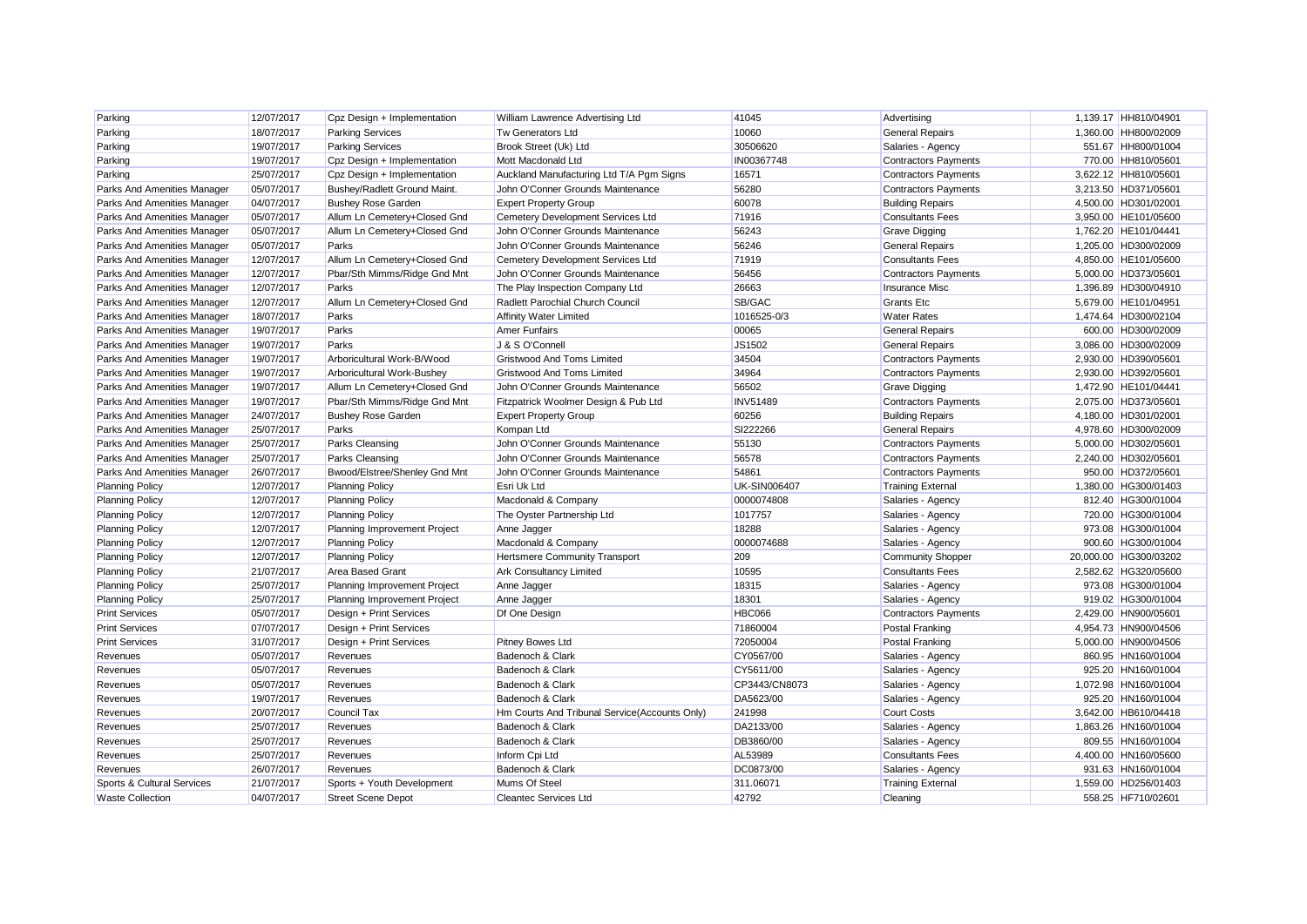| <b>Waste Collection</b> | 06/07/2017 | <b>Cleansing Services</b>         | <b>Got People Recruitment</b>    | 00812531      | Salaries - Agency             | 547.10 HE900/01004    |
|-------------------------|------------|-----------------------------------|----------------------------------|---------------|-------------------------------|-----------------------|
| <b>Waste Collection</b> | 06/07/2017 | <b>Household Waste Collection</b> | <b>Got People Recruitment</b>    | 00812531      | Salaries - Agency             | 2.530.73 HF100/01004  |
| <b>Waste Collection</b> | 06/07/2017 | <b>Household Waste Collection</b> | Got People Recruitment           | 00812585      | Salaries - Agency             | 2.669.46 HF100/01004  |
| <b>Waste Collection</b> | 06/07/2017 | <b>Household Waste Collection</b> | Extrastaff                       | 246029        | Salaries - Agency             | 611.28 HF100/01004    |
| <b>Waste Collection</b> | 06/07/2017 | <b>Cleansing Services</b>         | Extrastaff                       | 246028        | Salaries - Agency             | 937.73 HE900/01004    |
| <b>Waste Collection</b> | 06/07/2017 | <b>Household Waste Collection</b> | Extrastaff                       | 246028        | Salaries - Agency             | 536.24 HF100/01004    |
| <b>Waste Collection</b> | 06/07/2017 | <b>Household Waste Collection</b> | Got People Recruitment           | 00812645      | Salaries - Agency             | 2,171.46 HF100/01004  |
| <b>Waste Collection</b> | 06/07/2017 | <b>Household Waste Collection</b> | First Call Contract Services Ltd | W004946       | Salaries - Agency             | 512.72 HF100/01004    |
| <b>Waste Collection</b> | 06/07/2017 | <b>Household Waste Collection</b> | First Call Contract Services Ltd | W004917       | Salaries - Agency             | 860.23 HF100/01004    |
| <b>Waste Collection</b> | 06/07/2017 | <b>Cleansing Services</b>         | <b>Cts Recruitment</b>           | 00323151      | Salaries - Agency             | 1,954.68 HE900/01004  |
| <b>Waste Collection</b> | 06/07/2017 | <b>Household Waste Collection</b> | <b>Cts Recruitment</b>           | 00323151      | Salaries - Agency             | 1,810.59 HF100/01004  |
| <b>Waste Collection</b> | 06/07/2017 | <b>Household Waste Collection</b> | <b>Egbert Taylor</b>             | INV000006432  | Refuse - Euro Bins            | 2,886.84 HF100/04111  |
| <b>Waste Collection</b> | 12/07/2017 | <b>Cleansing Services</b>         | Extrastaff                       | 246744        | Salaries - Agency             | 685.05 HE900/01004    |
| <b>Waste Collection</b> | 12/07/2017 | <b>Household Waste Collection</b> | Extrastaff                       | 246744        | Salaries - Agency             | 895.04 HF100/01004    |
| <b>Waste Collection</b> | 12/07/2017 | <b>Household Waste Collection</b> | Extrastaff                       | 246743        | Salaries - Agency             | 631.66 HF100/01004    |
| <b>Waste Collection</b> | 12/07/2017 | <b>Household Waste Collection</b> | First Call Contract Services Ltd | W005010       | Salaries - Agency             | 894.10 HF100/01004    |
| <b>Waste Collection</b> | 12/07/2017 | <b>Cleansing Services</b>         | <b>Cts Recruitment</b>           | 00323213      | Salaries - Agency             | 1,458.94 HE900/01004  |
| <b>Waste Collection</b> | 12/07/2017 | <b>Household Waste Collection</b> | <b>Cts Recruitment</b>           | 00323213      | Salaries - Agency             | 2.579.51 HF100/01004  |
| <b>Waste Collection</b> | 12/07/2017 | <b>Household Waste Collection</b> | Pearce Recycling Group Ltd       | 204736        | Recycling - Dry Kerbside      | 1,946.10 HF100/05835  |
| <b>Waste Collection</b> | 12/07/2017 | <b>Household Waste Collection</b> | Pearce Recycling Group Ltd       | 205131        | Recycling - Dry Kerbside      | 5,242.50 HF100/05835  |
| <b>Waste Collection</b> | 17/07/2017 | <b>Cleansing Services</b>         | Allstar                          | E2008461666   | <b>Diesel</b>                 | 2,083.69 HE900/03021  |
| <b>Waste Collection</b> | 17/07/2017 | <b>Household Waste Collection</b> | Allstar                          | E2008461666   | <b>Diesel</b>                 | 8,883.40 HF100/03021  |
| <b>Waste Collection</b> | 18/07/2017 | <b>Street Scene Depot</b>         | Npower Ltd                       | LGU4JLZL      | Electricity                   | 651.24 HF710/02102    |
| <b>Waste Collection</b> | 19/07/2017 | <b>Household Waste Collection</b> | <b>Go Plant Ltd</b>              | 0000706448    | Vehicle Maintenance + Repairs | 1,533.88 HF100/03001  |
| <b>Waste Collection</b> | 19/07/2017 | <b>Cleansing Services</b>         | Got People Recruitment           | 00812702      | Salaries - Agency             | 558.04 HE900/01004    |
| <b>Waste Collection</b> | 19/07/2017 | <b>Household Waste Collection</b> | Got People Recruitment           | 00812702      | Salaries - Agency             | 2,264.68 HF100/01004  |
| <b>Waste Collection</b> | 19/07/2017 | <b>Household Waste Collection</b> | First Call Contract Services Ltd | W005074       | Salaries - Agency             | 512.72 HF100/01004    |
| <b>Waste Collection</b> | 19/07/2017 | <b>Cleansing Services</b>         | <b>Cts Recruitment</b>           | 00323276      | Salaries - Agency             | 1,774.40 HE900/01004  |
| <b>Waste Collection</b> | 19/07/2017 | <b>Household Waste Collection</b> | <b>Cts Recruitment</b>           | 00323276      | Salaries - Agency             | 2,050.58 HF100/01004  |
| <b>Waste Collection</b> | 19/07/2017 | <b>Household Waste Collection</b> | Extrastaff                       | 247473        | Salaries - Agency             | 1,830.20 HF100/01004  |
| <b>Waste Collection</b> | 19/07/2017 | <b>Household Waste Collection</b> | Extrastaff                       | 247474        | Salaries - Agency             | 687.69 HF100/01004    |
| <b>Waste Collection</b> | 19/07/2017 | <b>Household Waste Collection</b> | Pearce Recycling Group Ltd       | 205801        | Recycling - Dry Kerbside      | 7,968.60 HF100/05835  |
| <b>Waste Collection</b> | 19/07/2017 | <b>Street Scene Depot</b>         | D R Clarke                       | <b>DC1540</b> | Salaries - Agency             | 2.200.00 HF710/01001  |
| <b>Waste Collection</b> | 19/07/2017 | <b>Cleansing Services</b>         | <b>Go Plant Ltd</b>              | 0000709401    | Vehicle Maint Contract Costs  | 5.300.70 HE900/03000  |
| <b>Waste Collection</b> | 19/07/2017 | <b>Household Waste Collection</b> | <b>Go Plant Ltd</b>              | 0000709401    | Vehicle Maint Contract Costs  | 22,453.50 HF100/03000 |
| <b>Waste Collection</b> | 19/07/2017 | <b>Street Scene Depot</b>         | <b>Go Plant Ltd</b>              | 0000709401    | Vehicle Maint Contract Costs  | 948.38 HF710/03000    |
| <b>Waste Collection</b> | 19/07/2017 | <b>Trade Waste Collection</b>     | <b>Go Plant Ltd</b>              | 0000709401    | Vehicle Maint Contract Costs  | 1,457.30 HF300/03000  |
| <b>Waste Collection</b> | 19/07/2017 | <b>Household Waste Collection</b> | Straight Manufacturing Ltd       | 0000032370    | Equip + Furn Funded By Rev    | 874.80 HF100/04001    |
| <b>Waste Collection</b> | 19/07/2017 | <b>Clinical Waste</b>             | Daniels Healthcare Ltd           | SIN260483     | Equip + Furn Funded By Rev    | 1,714.30 HF110/04001  |
| <b>Waste Collection</b> | 25/07/2017 | <b>Household Waste Collection</b> | Got People Recruitment           | 00812753      | Salaries - Agency             | 2,679.74 HF100/01004  |
| <b>Waste Collection</b> | 25/07/2017 | <b>Household Waste Collection</b> | Extrastaff                       | 248257        | Salaries - Agency             | 976.00 HF100/01004    |
| <b>Waste Collection</b> | 25/07/2017 | <b>Household Waste Collection</b> | Extrastaff                       | 248258        | Salaries - Agency             | 645.66 HF100/01004    |
| <b>Waste Collection</b> | 25/07/2017 | <b>Household Waste Collection</b> | First Call Contract Services Ltd | W005137       | Salaries - Agency             | 552.95 HF100/01004    |
| <b>Waste Collection</b> | 25/07/2017 | <b>Household Waste Collection</b> | <b>Egbert Taylor</b>             | INV000006721  | Refuse - Euro Bins            | 5,130.40 HF100/04111  |
| <b>Waste Collection</b> | 25/07/2017 | <b>Cleansing Services</b>         | <b>Rtl Telematics</b>            | 43174         | <b>Operator Licence</b>       | 504.00 HE900/03603    |
| <b>Waste Collection</b> | 25/07/2017 | <b>Household Waste Collection</b> | <b>Rtl Telematics</b>            | 43174         | Operator Licence              | 648.00 HF100/03603    |
| <b>Waste Collection</b> | 25/07/2017 | <b>Cleansing Services</b>         | Got People Recruitment           | 00812806      | Salaries - Agency             | 738.17 HE900/01004    |
| <b>Waste Collection</b> | 25/07/2017 | <b>Household Waste Collection</b> | Got People Recruitment           | 00812806      | Salaries - Agency             | 3,570.46 HF100/01004  |
| <b>Waste Collection</b> | 25/07/2017 | <b>Cleansing Services</b>         | <b>Cts Recruitment</b>           | 00323345      | Salaries - Agency             | 1,477.00 HE900/01004  |